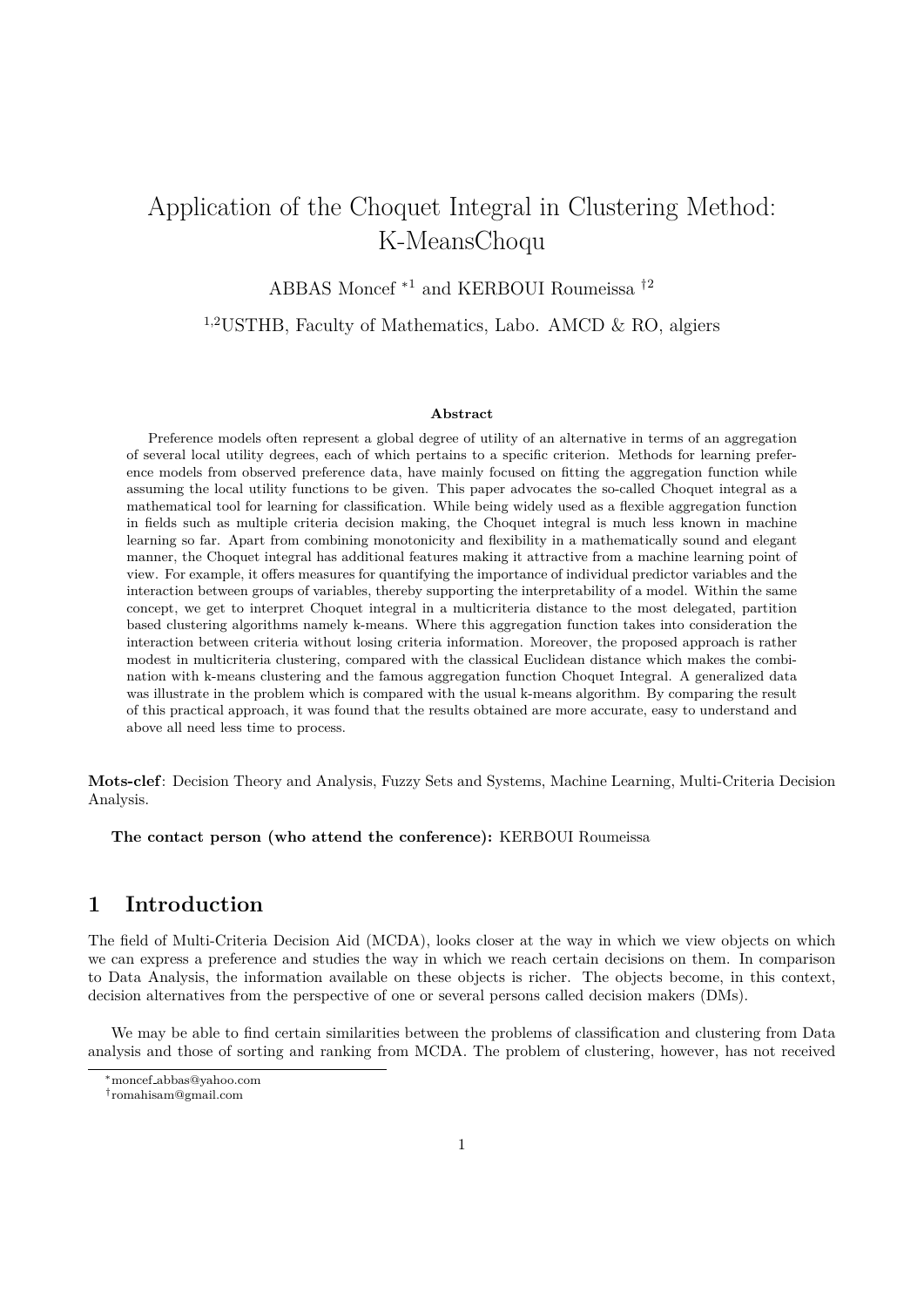a very large interest in the field of MCDA. Several methods that have been developed use concepts native to the field of Data Analysis, and thus not use the richer information that is available in MCDA, namely the decision-makers's preferences on the decision alternatives, while others try to construct distance measures to characterize globally how similarly two alternatives compare to the rest. One of the most popular techniques of clustering ease implementation and speed execution is the k-means algorithm [\[MM14\]](#page-3-0). The algorithm is based on the initial choice of cluster centers and there is an extensive research on initialization methods.

Clustering such complex data is particularly advantageous for exploratory data analysis. Researchers have generally shown that, clustering by using well-known conventional algorithms generate clusters with acceptable structural quality and consistency, and are partially efficient in terms of execution time. However, classic machine learning and data mining algorithms do not work well for time series due to their unique structure. The high dimensionality, very high feature correlation, and the large amount of noise that characterize time series data present difficult challenges for clustering. Accordingly, massive research efforts have been made to present an efficient approach for time series clustering.

In this study, we introduce a relatively new fuzzy decision support technique based on an aggregation function named the Choquet Integral (CI) [\[Cho54\]](#page-3-1) into the MCDM clustering problem. The generalization of the weighted arithmetic mean, is the Discrete Choquet Integral, while being widely used as a flexible aggregation function in fields such as multiple criteria decision making was proposed by many authors [\[DM04\]](#page-3-2), [\[LLVR13\]](#page-3-3). This integral, which is constructed from the concept of fuzzy measure were used in the sense of interaction between criteria.

The aim is to modifier the objective function of k-means, that is to use another principal to choose the closest one. To use the application of Choquet Integral in the k-Means algorithm is to calculate the aggregation of all Actions including the centroids of the groups, Then detect each action nearest the centroid of each group. Using the Choquet Integral technique, the Clustering process have shown an efficient result compared to the main algorithm of clustering K-Means.

## **2 Clustering Application**

In the MCDA methodology, clustering alternatives into homogeneous groups consists in assigning a set of *n* actions  $X = \{x_1, x_2, ..., x_n\}$  evaluated on *m* criteria  $\{f_1, f_2, ..., f_m\}$  to one of the groups while examining their intrinsic value. From the comparison of the evaluation of alternative on all criteria with the centers groups, result get the assignment of an alternative to specific group.

In this paper we are interested on this problematic: clustering alternatives into groups which will remain as nearest as possible to a group. We refer the interested reader to this study. The k-means algorithm is one of the most usually unsupervised technique. This method allows to group the alternatives into clusters in which an alternative is assigned to class the nearest distance with the centers of different classes. while the distance between centers of different classes are largest. Following the multicriteria approach, we are interested in defining the nearest one to the best aggregation of each alternative using the aggregation function in MCDA called "Choquet Integral" that takes into account the multicriteria nature of the problem.

In this paper, we present an extension of the k-means algorithm to the multicriteria framework. The main idea of the method is the following: firstly aggregate all the alternatives with Choquet integral, take into consideration the interaction 2-additive between criteria and then assign the alternative to the right group which has the closest value to center of a group.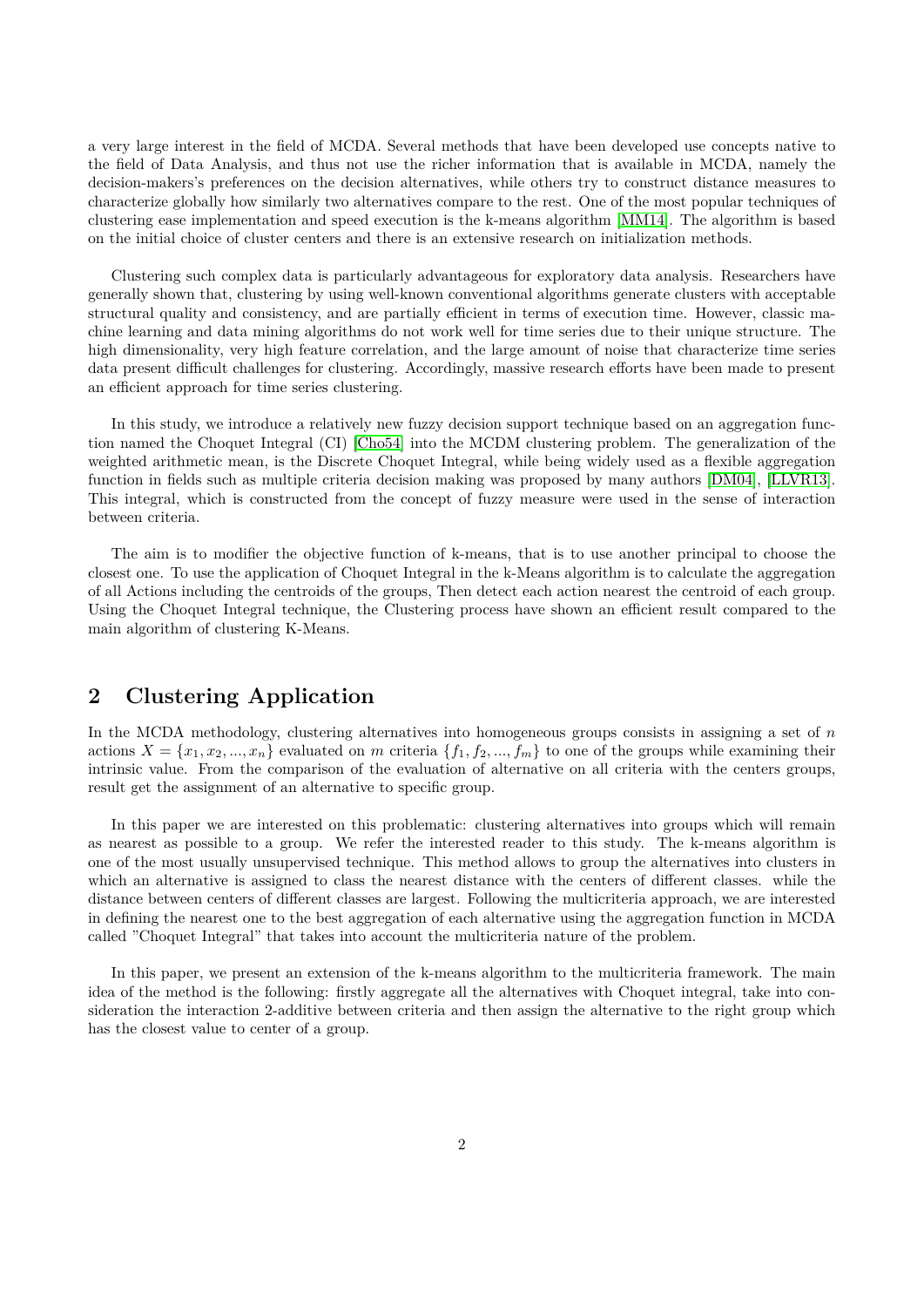#### **2.1 K-means algorithm**

The k-Means is one of the useful and simplest learning algorithms that can solve the well-known clustering problem. The procedure classifies a data set through a priori fixed k groups following a simple and easy way. In this paper, we present an extension of the k-means algorithm to the multicriteria framework. The main idea of the method is the following: firstly aggregate all the alternatives with Choquet integral, take into consideration the interaction 2-additive between criteria and second assign alternative to the right group which has the closest value to the center of a group.

#### **2.2 Choquet Integral**

Although the Choquet integral has been widely applied as an aggregation operator in multiple criteria decision making. The problem of extracting a Choquet integral in a data-driven way has been addressed in the literature. Thus, we recall the basic definition of the (discrete) Choquet integral and related notions. Besides, the authors define the Choquet integral based on a so-called fuzzy measure, it was later on introduced by Choquet .

## **3 Main work**

## **3.1 K-Means algorithm modify**

The Algorithm partitions a set of N data  $x_1, x_2, ..., x_N$  in to  $c$  ( $1 < c < N$ ) clusters and The result is a set of  $c$ centers  $v_1, v_2, ..., v_c$ . This structure arises though the minimization of the following objective function:

$$
K = \sum_{k=1}^{c} \sum_{i=1}^{N} |C_{\mu}(v_k) - C_{\mu}(x_i)|
$$

where  $C_{\mu}(\ast)$  is the choquet integral w.r.t. a capacity  $\mu$  given by:

For an alternative  $x := (x_1, ..., x_n) \in X$ , the expression of the choquet integral of a function  $f : X \to \mathbb{R}_+$ with respect to capacity  $\mu$  is given by:

$$
C_{\mu}(f) := \sum_{i=1}^{n} (f(x_{(i)}) - f(x_{(i-1)})) \cdot \mu(E_{(i)}),
$$
\n(1)

The algorithm is composed of the following steps:

- 1. Generate *k* group centers represented by the objects that are being clustered.
- 2. Aggregate all the alternatives set with the Choquet integral, in addition to the centers of each group.
- 3. Affect each alternative to the cluster that has the nearest center.
- 4. Recalculate *k* centers for all clusters, when all alternatives have been affected.
- 5. Repeat Steps 2 and 3 until no change produce for each group centers.